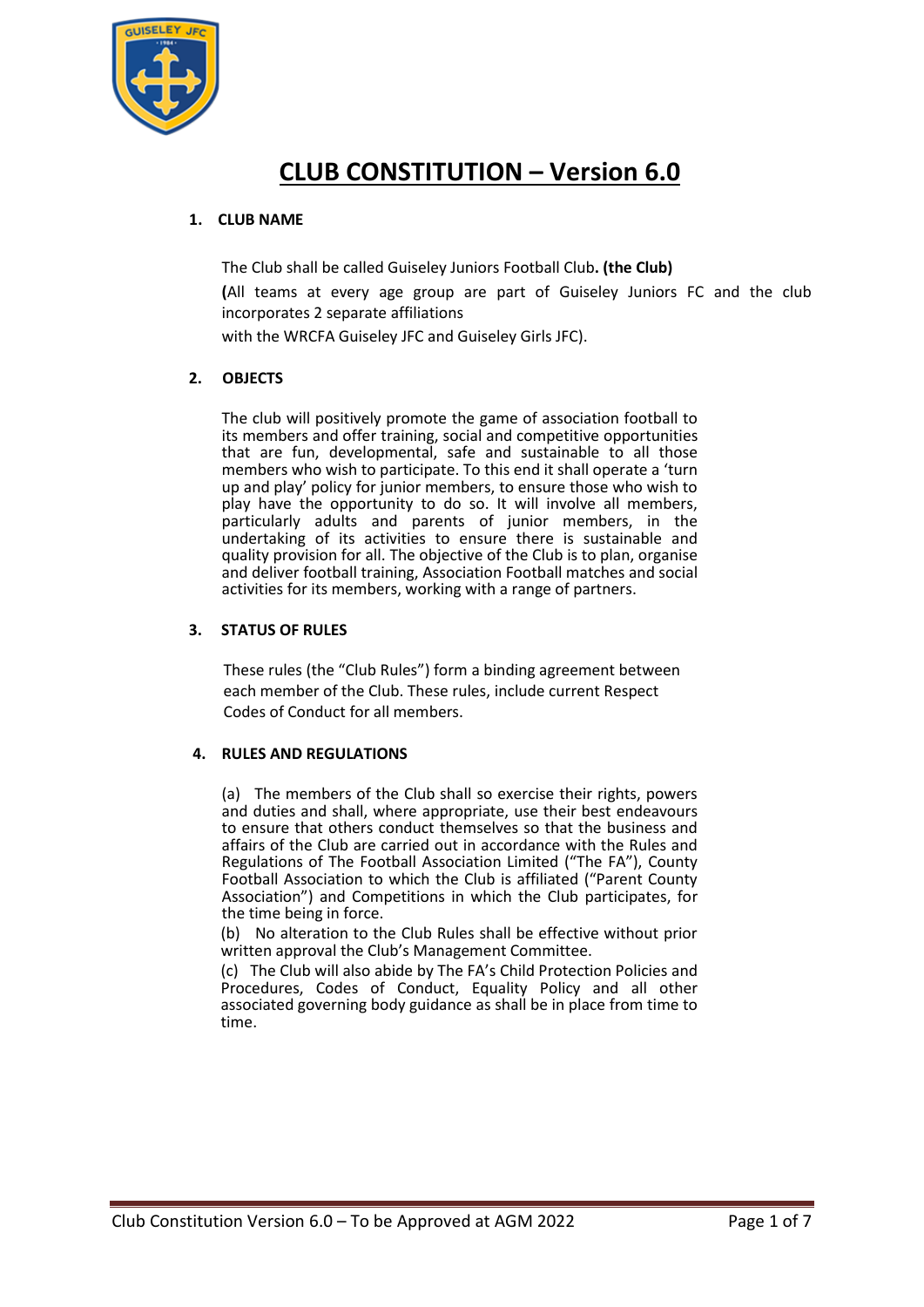

## **5. CLUB MEMBERSHIP**

- (a) The members of the Club shall be those persons listed in the register of members (the Membership Register) which shall be maintained by the Club Secretary. Memberships will automatically roll from one season to another and these members are defined as "Rolling Members". However, "Rolling Members" are still required to complete a "Club Membership Application" form, at the start of each new season and is still subject to clause 6) and 7(b).
- (b) Any person who wishes to be a member must have attained the age of 4 years old and apply on the Players Membership Form and provide it to a Club official. Election to membership shall be at the sole discretion of the Club's Management Committee. Membership shall become effective upon an applicant's name being entered in the Membership Register (All applications will be treated equally and without prejudice).
- (c) At the time of application, the applicant must confirm in writing, that they have discharged all reasonable financial liabilities to the previous Club or Clubs, WRCFA and, or The FA *(including the payment of fines and return of any kit or equipment, etc).*
- (d) In the event of a member's resignation or expulsion, his or her name shall be removed from the Membership Register. Prior to sanctioning of the transfer of a player to another Club the member should ensure that all financial liabilities to the Club have been met, including the return of all Club kits and equipment.
- (e) The Football Association and parent County Association shall be given access to the Membership Register on demand.
- (f) Membership of the Club only entitles Members to training and social events, as arranged. No Member has a right to "match play" unless selected by The Team Manager, in line with Clause 12. (Clubs Teams and Managers)
- (g) Trials are not permitted to decide Club Membership. If places are available in their specific age group, no child wishing to join the Club shall be refused Membership on the grounds of ability alone.

## **6. ANNUAL MEMBERSHIP FEE**

- (a) An annual fee payable by each member shall be determined from time to time by the Club Committee and set at a level that will not pose a significant obstacle to community participation. Any fee shall be payable on a successful application for membership and annually by each member. Fees shall not be repayable.
- (b) The Club Treasurer will produce a 'Membership and Financial Matters' document to be approved at the AGM by the Clubs General Committee.
- (c) The Club's General Committee shall have the authority to levy further subscriptions from the members as are reasonably necessary to fulfil the objects of the Club.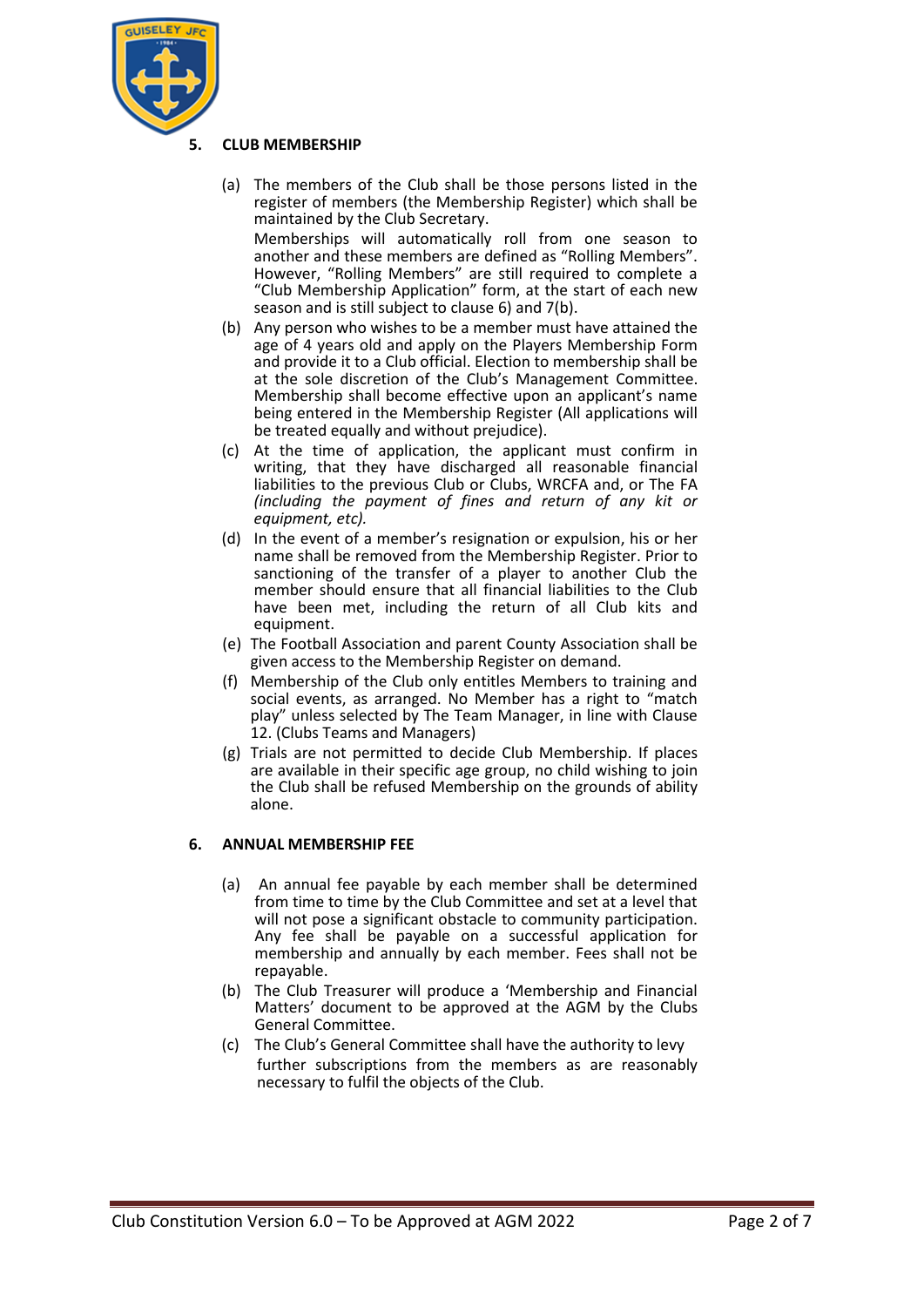

## **7. RESIGNATION AND EXPULSION**

- (a) A member shall cease to be a member of the Club if, and from the date on which, he/she gives notice to the Club's General Committee of their resignation.
- (b) The Club's Management Committee shall have the power to expel a Coach, Manager, Official, Parent/Carer, or Member, or refuse the renewal of a "Rolling Members" Membership when, in their opinion, it would not be in the interests of the Club for them to remain a member.

There shall be no automatic appeal procedure for refusal of any Membership however, at the Management Committee's discretion a hearing maybe held.

(c) A member who resigns or is expelled shall not be entitled to claim any, or a share of any of the Club Property or any refund of fees paid.

# **8. EQUALITY STATEMENT**

- (a) The club is fully committed to the principles of the equality of opportunity.
- (b) No participant, volunteer, coach or manager of the club will receive less favourable treatment on the grounds of gender, age, colour, disability, ethnic origin, parental or marital status, religious belief, social class or sexual preference than any other.
- (c) The club will ensure that there is open access for all those who wish to participate in the activities of the club, in whatever capacity and that they are treated fairly.
- (d) The club recognises its legal obligations not to discriminate and will regard discrimination by any employee, participant or volunteer as grounds for disciplinary action under the relevant club rules.

# **9. WELFARE STATEMENT**

(a) The club recognises its responsibility to safeguard the welfare of all children, young people and vulnerable adults who are in membership of the club. The club will aim to provide good quality football in a safe environment by adopting the procedures and working practices of the England Football Associations Accreditation requirements.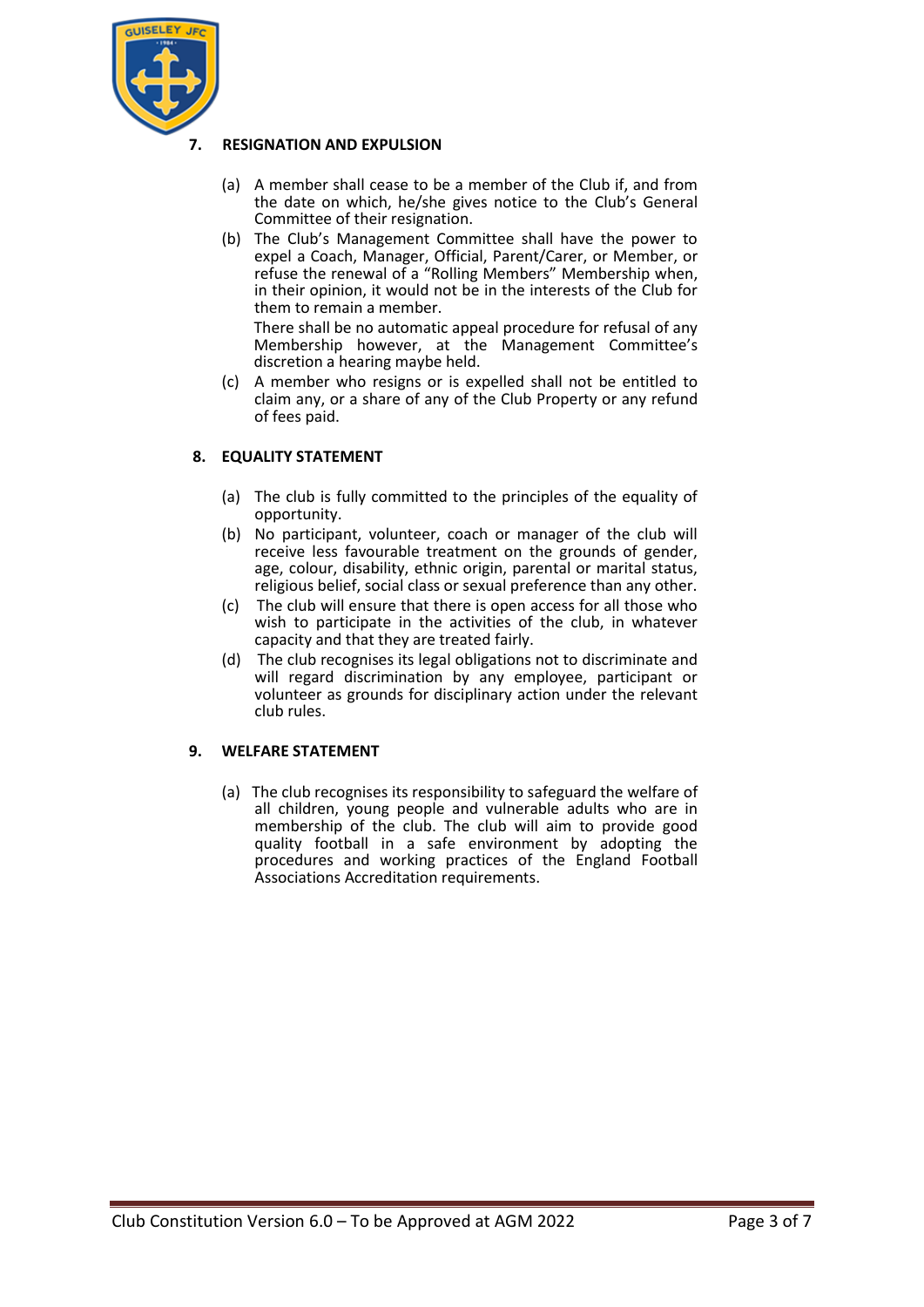

## **10. CLUB COMMITTEES AND OFFICERS** *(Management and Extended Committee).*

- (a) The Management Committee shall consist of the following elected members, as elected at the Club's Annual General Meeting Chairperson, Secretary, Assistant Secretary, Treasurer, Club's Welfare Officer, Health & Safety Officer, and Head Coach. Each member of the Management Committee will be required to declare any conflicts or possible perceived conflicts of interest prior to and during their time in the role. All Management Committee Members will also be expected to complete the relevant FA qualifications required and keep up to these during their time in the role. Management Committee Members will be expected to sign a Management Declaration Form prior to being elected at the AGM.
- (b) The Club's Management Committee shall be supported by an extended committee structure of posts that will attend the main management committee meetings as required by invitation. These posts will include Mini Soccer Boys Secretary, Junior Section Boys Secretary, Girls Secretary, Girls Section Mentor, Pitches Co-ordinator, Training Facilities Co-ordinator, Social Secretary / Fundraising. Registration Secretary and Development Group Coach. All extended committee members will also be expected to complete the relevant FA qualifications required and keep up to these during their time in the role.
- (c) If a Management and Extended Committee position becomes available then this shall be opened up to the general membership and volunteers requested. Once volunteers have been received then the existing Management Committee members will interview each of the candidates to decide which volunteer will be put forward to the general membership for formal voting into the role at an AGM / SGM. A member of the Management or Extended Committee member could step into this role on a temporary basis if proposed and seconded by members of the Committee until the formal notice could be completed.
- (d) Each Club Committee Member shall hold office from the date of appointment until the next Annual General Meeting unless otherwise resolved at an Extraordinary General Meeting. One person may hold no more than three positions of Club Officer at any time. The Club's Management Committee shall be responsible for the management of all the affairs of the Club. Decisions of the Club's Management Committee shall be made by a simple majority of those attending the associated Club Meeting. The Chairperson of the Club's Management Committee meeting shall have a casting vote in the event of a tie. Meetings of the Club's Management Committee shall be chaired by the Chairman or in their absence the Treasurer.
- (d) Any decisions made by the Club's Management Committee shall be made by a minimum of three members of the Management Committee and reported to the Club's members in a timely fashion.
- (e) Unless provided for in the Rules and Regulations of The Football Association and the County Association to which the Club is affiliated, the Club's Management Committee shall have the power to decide all questions and disputes arising in respect of any issue concerning the Club Rules.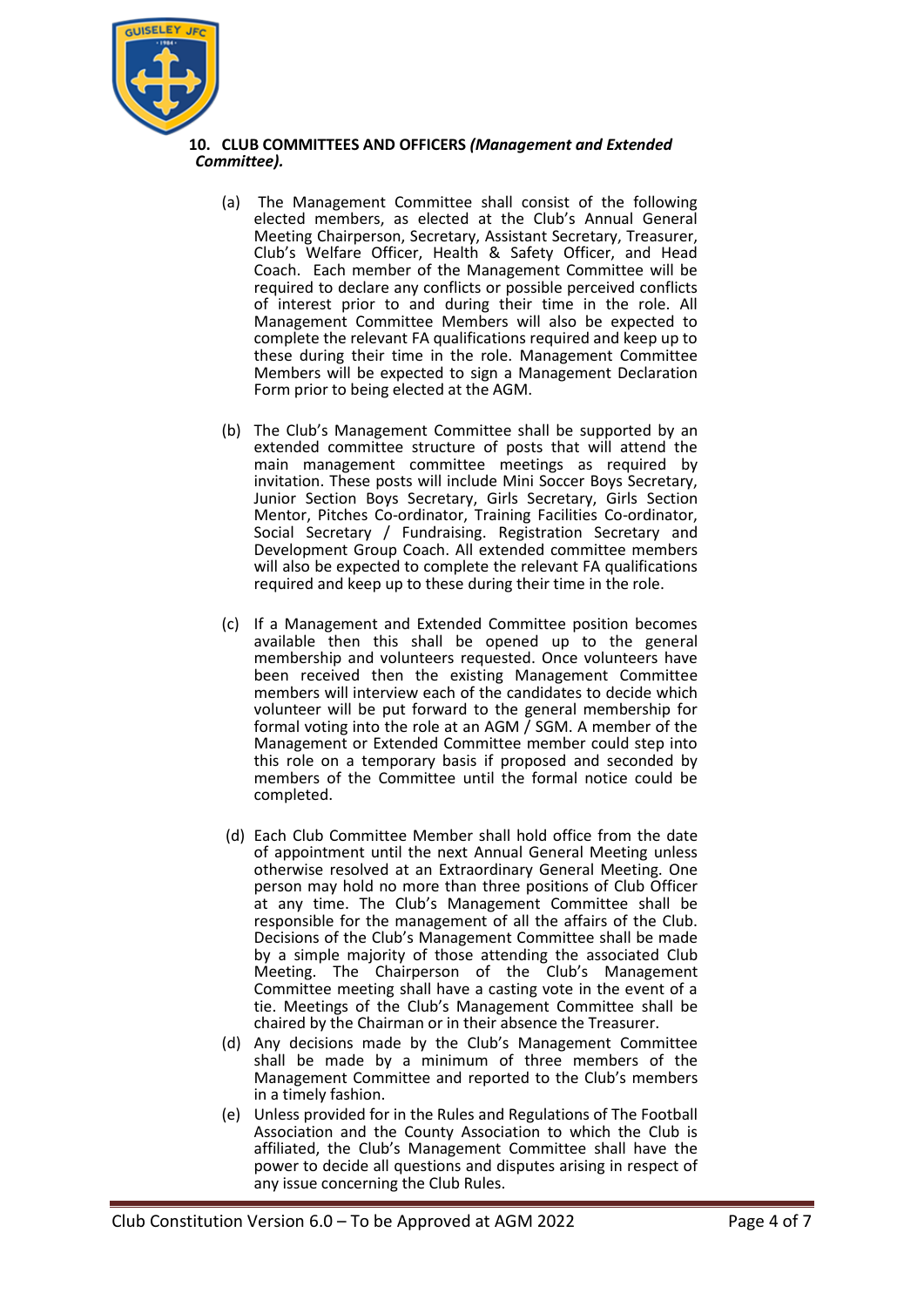

*.*

(f) The position of a Club Officer shall be vacated if such a person is subject to a decision of the FA that such person be suspended from holding office or taking part in any football related activity relating to the administration or management of a football club.

## **11. ANNUAL AND EXTRAORDINARY GENERAL MEETING**

- (a) An Annual General Meeting (AGM) shall be held in each year to:
	- (i) Receive a report of the activities of the Club over the previous year (iii) Receive a report of the Club's finances over the previous year and agree the  $T$
	- (ii) Membership and financial matters for the coming season.
	- (iii) Review the Club Development Plan and agree any amendments or additions.
	- (iv) Elect the members of the Club Committees
	- (v) Consider any other business (duly notified).
- (b) New nominations for election of Members as Club Officers or as Members of the Club Committees shall be made by the proposer and seconder, both of whom must be existing members of the Club, to the Club Secretary. Notice of any resolution to be proposed at the AGM shall be given in writing to the Club Secretary not less than 14 days before the Meeting.
- (c) An Extraordinary General Meeting (EGM) may be called at any time by the Committees and shall be called within 28 days of the receipt by the Club Secretary of a requisition in writing signed by not less than five members stating the purposes for which the Meeting is required and the resolutions proposed. An Extraordinary General Meeting (EGM) may also be called by any two Members of the Club's Management Committee and shall be called within 28 days of the receipt by the Club Secretary of a requisition in writing signed by the proposing Members, stating the purposes for which the Meeting is required and the resolutions proposed. Business at an EGM may be any business that may be transacted at an AGM.
- (d) The Secretary shall send to each member at their last known address, e-mail, or published on the Club Website, written notice of the date of a General Meeting (AGM and EGM) together with the resolutions to be proposed.
- (e) The Chairperson or another Management Committee Member, in their absence , shall take the chair. Each Member present shall have one vote and resolutions shall be passed by a simple majority. In the event of an equality of votes the Chairperson of the Meeting shall have a casting vote.
- (f) The Secretary, or a nominated representative shall record the Meeting Minutes.

These should then be held on record by the Club Secretary and distributed to each member by post, e-mail, or published on the Club Website.

## **12. CLUB TEAMS & MANAGERS**

(a) At the AGM one representative per team will be proposed and seconded as Members of the Club's General Committee, *(this can be done on block).* In addition the Team Managers will be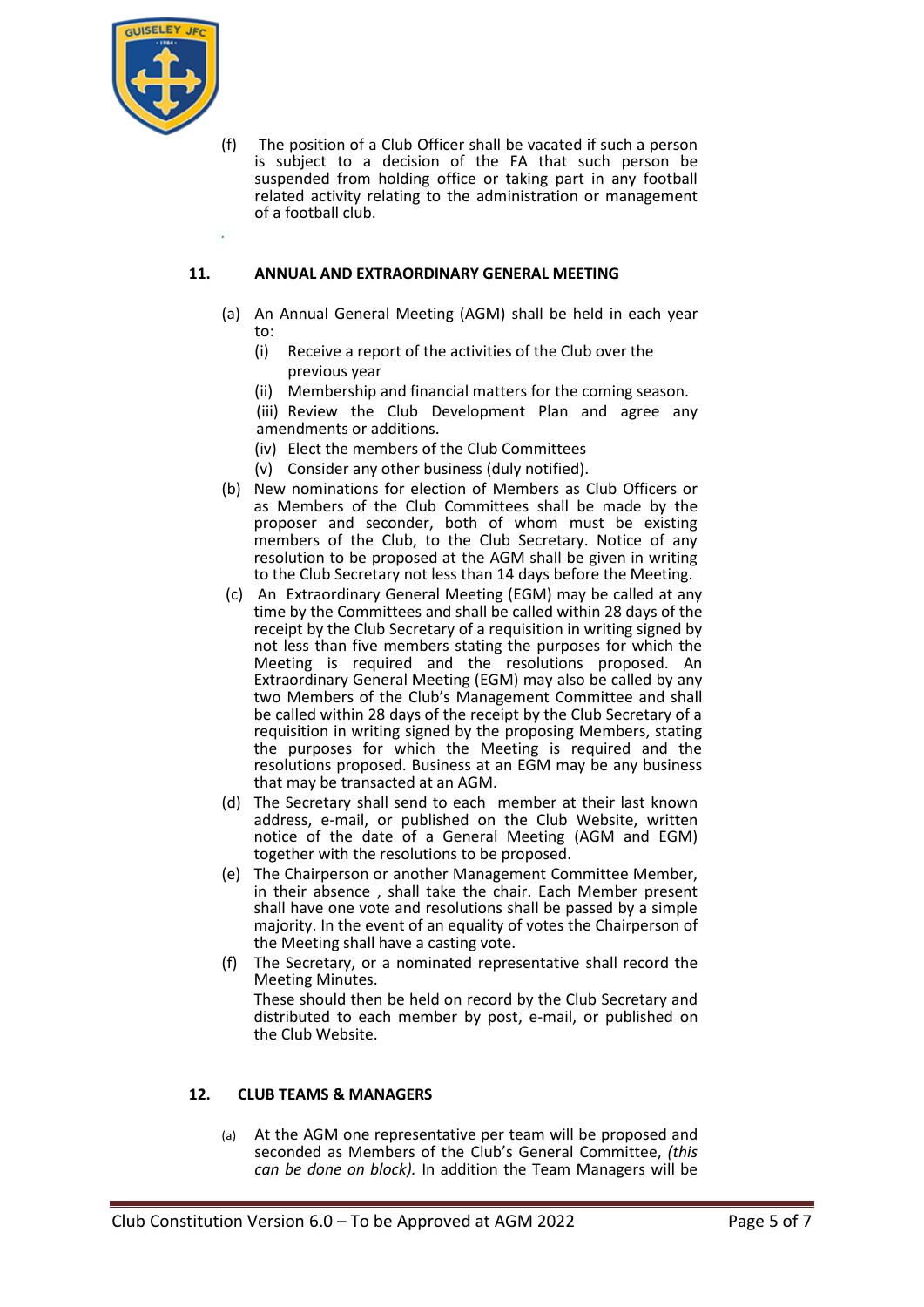

approved by the Club's Management Committee and they will then hold their position until the subsequent AGM. Managers can only be approved if, they have started the process of Police DBS Checks and WRCFA required processes.

- (b) Coaches, Managers, Team and Club Officials are expected at all times to adhere to the Club, Associated League and The FA Rules. They should also be a good role model to the teams and adhere to the current FA Respect Codes of Conduct.
- (c) There will be a named Manager per affiliated team who as a minimum has attained the FA Level 1 / Introduction to Coaching Football (ITCF) coaching qualification, has in date DBS (Disclosure and Barring Service), attained the Safeguarding Certificate (either online or by attendance) and is qualified in Emergency First Aid.
- (d) Anybody involved in coaching a team should have as a minimum a DBS, a Safeguarding Certificate and Emergency First Aid. It would be preferable to have a FA Level 1 / Introduction to Coaching Football (ITCF) in place too even if there is another qualified person associated with the team. Playmaker is an excellent entry level qualification and is a requirement to book on the ITCF course. If any other adult is involved directly in supporting the team at training or on match days a DBS is a minimum.
- (e) There is a requirement for at least one representative of the management/coaching team to be present with in date DBS, Safeguarding and Emergency Aid / Playmaker at all training sessions and at matches, without exception.
- (f) Coaches, managers, Team and Club Officials in training, matches and other team activities should always adhere to the Clubs respect codes of conduct and be cognisant of the Equality Policy. Throughout the season there should be equity in match play time for all registered players and if a player is taken to a match as a substitute then that player should receive game time. It is recommended wherever practicable that all substitutes taken to a game receive as a minimum 50% game time.

## **13. CLUB FINANCES**

(a) A bank account shall be opened and maintained in the name of the Club (the Club Account). Designated account signatories shall be the Club Chairperson, the Club Secretary and the Treasurer. Monies drawn from the account shall generally be inline with the Club's agreed Annual Financial Plan. Any required expenditure which is not included within the Annual Financial Plan shall be approved by the Club's Management Committee prior to expenditure. This variance to the Annual Financial Plan must then be recorded in the Club's end of year Annual Financial Statement (accounts), identifying as an approved variance.

No sum shall be drawn from the Club Account except when signed by two of the three designated signatories. All monies payable to the Club shall be received by the Treasurer and deposited in the Club Account. The Club's Management Committee shall have power to authorise the payment of expenses in accordance with the relevant policy to any member of the Club and to any other person or persons for services rendered to the Club.